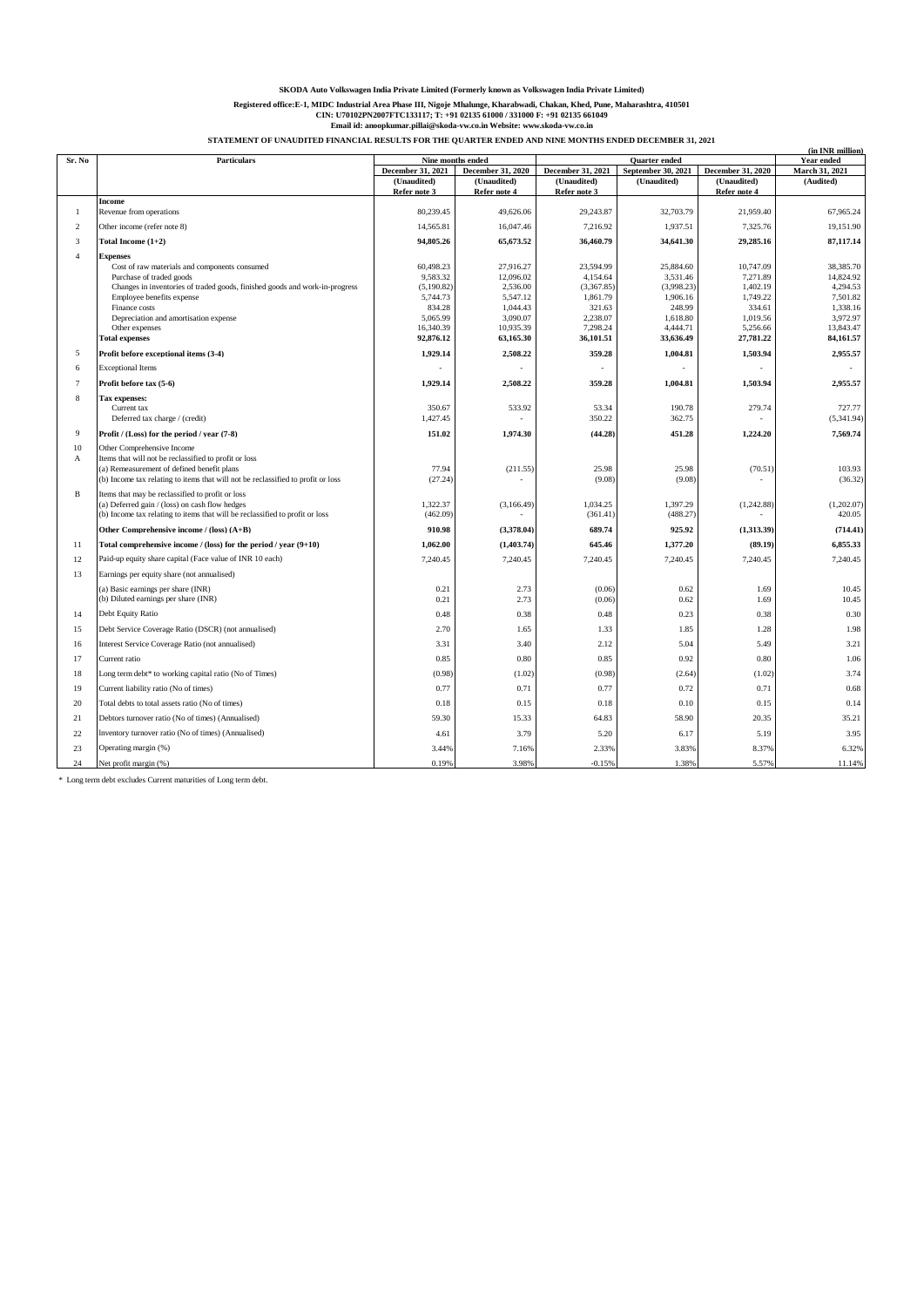# **SKODA Auto Volkswagen India Private Limited (Formerly known as Volkswagen India Private Limited)**

## **Registered office:E-1, MIDC Industrial Area Phase III, Nigoje Mhalunge, Kharabwadi, Chakan, Khed, Pune, Maharashtra, 410501 CIN: U70102PN2007FTC133117; T: +91 02135 61000 / 331000 F: +91 02135 661049**

### **Email id: anoopkumar.pillai@skoda-vw.co.in Website: www.skoda-vw.co.in**

#### **Notes:** 1

SKODA Auto Volkswagen India Private Limited (the "Company") is in the business of manufacturing passenger automotive cars, trading of imported cars (purchased from group companies) and spares & accessories. The Company has commenced its operations in India in February 2007.

On September 5, 2019, the Assistant Registrar of National Company Law Tribunal (NCLT), Mumbai Bench duly authenticated a scheme of Amalgamation (the 'Scheme') under Sections 230 to 232 of the Companies Act, 2013, which is effective from appointed date of April 01, 2019. Accordingly, Volkswagen Group Sales India Private Limited (VWGSIPL) and Skoda Auto India Private Limited (SAIPL) have been amalgamated with Volkswagen India Private Limited (VWIPL) and the name of the merged Company has been changed to "SKODA Auto Volkswagen India Private Limited". This was a strategic decision taken by the Board whereby the Board expects to benefit from operational and economic efficiencies.

- 2 The borrowings as at December 31, 2021 include INR 7,406.48 million by issue of Commercial papers. Of these, commercial papers aggregating INR 2,500.00 million were listed on BSE as per SEBI Circular SEBI/HO/DDHS/CIR/P/2019/115 dated October 22, 2019. The Company has been legally advised that Commercial papers are not covered under the definition of "Securities" as per Companies Act, 2013. Accordingly, the Company will not be considered as a listed company in accordance with the provisions of the Companies Act, 2013.
- 3 These financial results have been reviewed and approved by the Board of Directors at its meeting held on February 11, 2022. The results for the quarter ended and nine months ended December 31, 2021 have been reviewed by the Statutory Auditors of the Company.
- 4 The Statement includes results for the quarter ended and nine months ended December 31, 2020 presented based on the information compiled by the management in accordance with IND AS, which have not been subjected to review or audit by statutory auditors.
- 5 These financial results have been prepared in accordance with the recognition and measurement principles laid down in Indian Accounting Standards, notified under Section 133 of the Companies Act, 2013 (the 'Act') read with Companies (Indian Accounting Standards) Rules, 2015, as amended from time to time and other accounting principles generally accepted in India.
- 6 These financial results have been prepared in accordance with the requirements of Regulation 52 of the SEBI (Listing Obligations and Disclosure Requirements) Regulations, 2015, as amended.
- 7 **(in INR million)** Operating segments are reported in a manner consistent with the internal reporting provided to the chief operating decision maker as defined in IND AS 108 – Operating Segments. The board of directors have been identified as the chief operating decision maker. The Company operates in a single business segment i.e., Automobile cars and parts, which has similar risks and returns. The Company is domiciled in India. The amount of its revenues from external customers broken down by location of customers is shown in the table below:

|                    |                                                 |              |                          |                           | чи пук ишноп             |                       |
|--------------------|-------------------------------------------------|--------------|--------------------------|---------------------------|--------------------------|-----------------------|
|                    | Nine months ended                               |              |                          | Year ended                |                          |                       |
| <b>Particulars</b> | <b>December 31, 2021</b><br>December 31, 2020 1 |              | <b>December 31, 2021</b> | <b>September 30, 2021</b> | <b>December 31, 2020</b> | <b>March 31, 2021</b> |
|                    | (Unaudited)                                     | (Unaudited)  | (Unaudited)              |                           | (Unaudited)              | (Audited)             |
|                    | Refer note 3                                    | Refer note 4 | Refer note 3             | (Unaudited)               | Refer note 4             |                       |
| Within India       | 56,846.90                                       | 29,851.45    | 25,396.63                | 22,639.55                 | 14,933.67                | 42,363.69             |
| Outside India      | 23.392.55                                       | 19,774.61    | 3.847.24                 | 10.064.24                 | 7.025.73                 | 25,601.55             |
| <b>Total</b>       | 80,239,45                                       | 49,626.06    | 29,243,87                | 32,703.79                 | 21.959.40                | 67.965.24             |

8 Other income for the quarter ended September 30, 2021 and nine months ended December 31, 2021 includes discount of INR 1,929.50 million on pre-payment of deferred sales tax under the PSI Scheme (1993) of Government of India.

9 Contingent liability includes INR 2,299.30 million (net of provision made of INR 554.90 million) towards litigation in relation to customs duty on import of Technical Know-how during the period 2001-2006 under Technology Transfer and Trademark License Agreement dated October 1, 2001 together with interest and penalty thereon. The Company had filed an appeal before Customs, Excise & Service Tax Appellate Tribunal ("CESTAT") against the order of Commissioner (Imports) dated March 4, 2009. CESTAT had pronounced the order in June 2013 confirming the said duty demand raised in Order-in-Original No. 47/09 ("OIO") of Commissioner (Imports), penalty equivalent to the duty demand and appropriate interest on duty under Section 28AB of the Customs Act, 1962. The Company has filed an appeal with the Hon'ble Supreme Court of India against the aforesaid CESTAT order which has been admitted by the Hon'ble Supreme Court of India on August 16, 2013. The Hon'ble Supreme Court of India vide its order dated December 2, 2013 granted an ad-interim stay requested by the Company on a condition that INR 750.00 million be paid by the Company within three months and a bank guarantee be furnished for the balance amount within three months. The Company has made a total payment of INR 1,785.00 million over the years and furnished the required bank guarantee for balance amount. Matter is pending to be heard in Hon'ble Supreme Court of India.